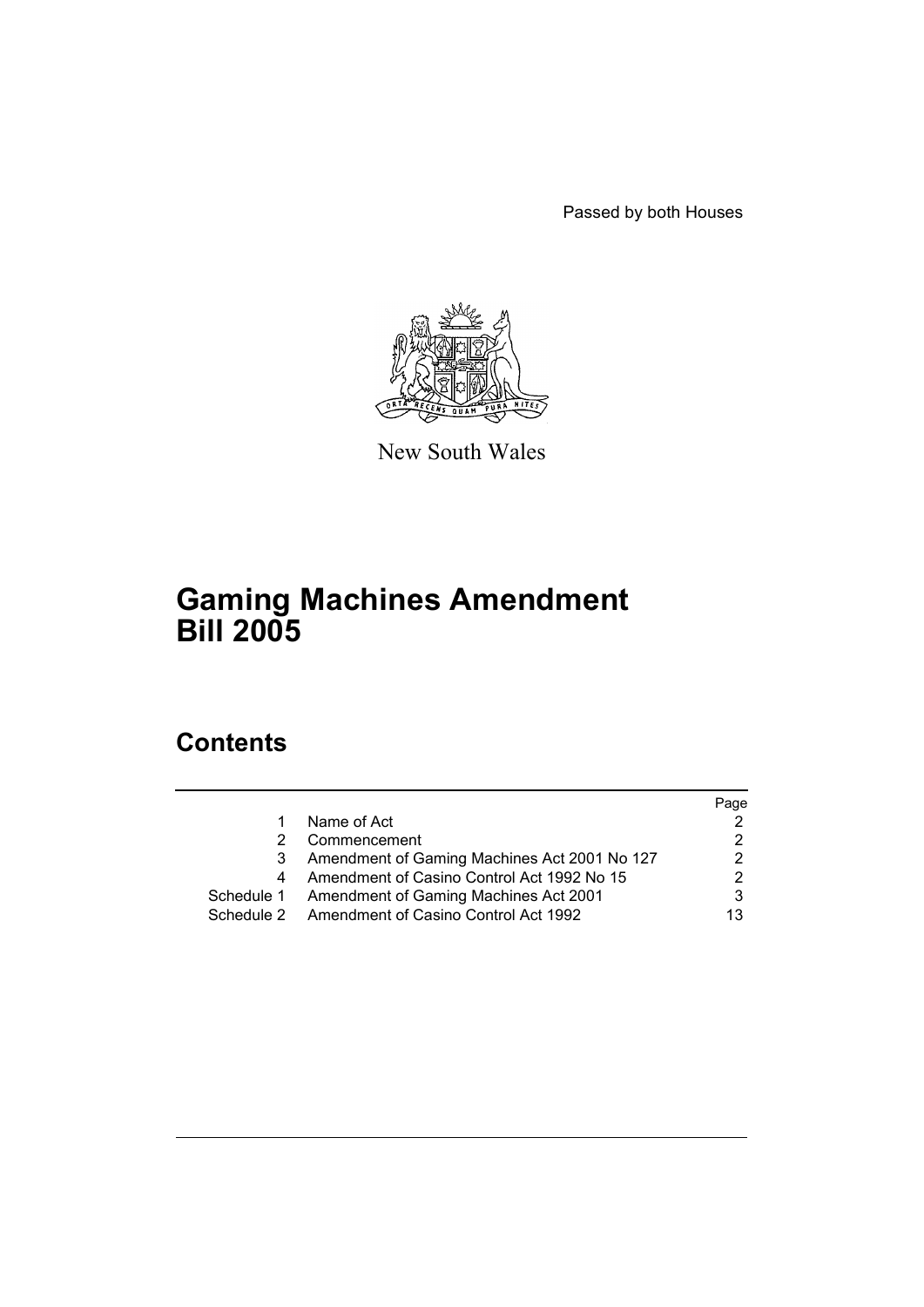*I certify that this PUBLIC BILL, which originated in the LEGISLATIVE ASSEMBLY, has finally passed the LEGISLATIVE COUNCIL and the LEGISLATIVE ASSEMBLY of NEW SOUTH WALES.*

> *Clerk of the Legislative Assembly. Legislative Assembly, Sydney, , 2005*



New South Wales

# **Gaming Machines Amendment Bill 2005**

Act No , 2005

An Act to amend the *Gaming Machines Act 2001* to make further provision with respect to the allocation and transfer of poker machine entitlements, the regulation of gaming machines in hotels and registered clubs and other administrative matters; to amend the *Casino Control Act 1992* to restructure the casino community benefit levy and fund; and for other purposes.

*I have examined this Bill, and find it to correspond in all respects with the Bill as finally passed by both Houses.*

*Chairman of Committees of the Legislative Assembly.*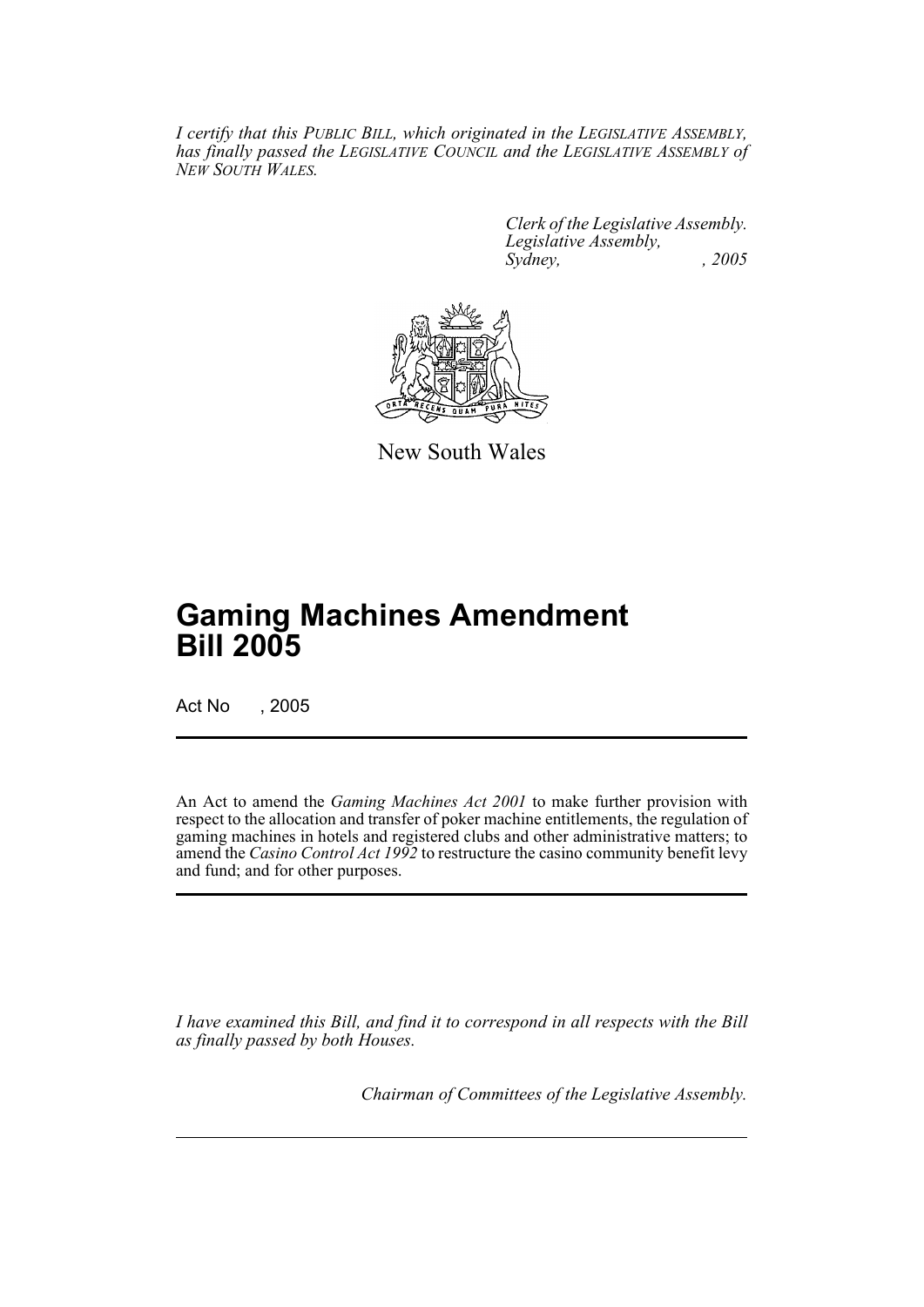## **The Legislature of New South Wales enacts:**

## **1 Name of Act**

This Act is the *Gaming Machines Amendment Act 2005*.

## **2 Commencement**

This Act commences on a day or days to be appointed by proclamation.

## **3 Amendment of Gaming Machines Act 2001 No 127**

The *Gaming Machines Act 2001* is amended as set out in Schedule 1.

## **4 Amendment of Casino Control Act 1992 No 15**

The *Casino Control Act 1992* is amended as set out in Schedule 2.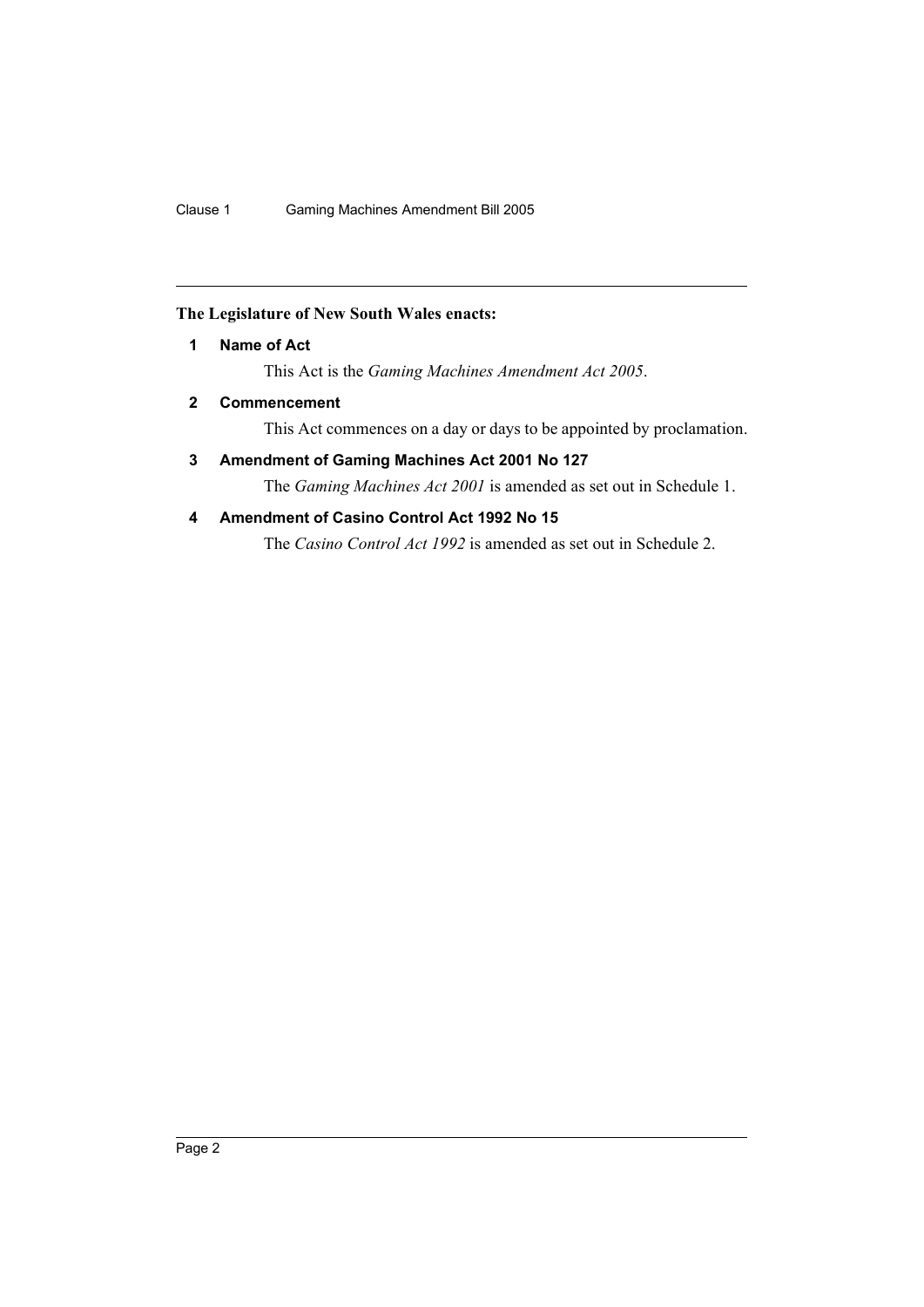Amendment of Gaming Machines Act 2001 Schedule 1

## **Schedule 1 Amendment of Gaming Machines Act 2001**

(Section 3)

#### **[1] Section 15AA**

Insert before section 15A:

#### **15AA Special allocation of poker machine entitlements**

- (1) The Board may allocate poker machine entitlements in respect of a hotelier's licence or the premises of a registered club if poker machine entitlements have not been allocated, or have only been partially allocated, under section 15 in respect of that licence or those premises.
- (2) The allocation of a poker machine entitlement under this section is subject to the regulations.
- (3) Without limiting subsection (2), the regulations may make provision for or with respect to the following:
	- (a) the criteria for determining the hotels and registered clubs that are eligible to be allocated poker machine entitlements under this section,
	- (b) the matters to be taken into consideration by the Board in determining whether to allocate any such entitlements,
	- (c) specifying the period in which an eligible hotel or registered club may apply to the Board for the allocation of any such entitlements,
	- (d) in the case of a hotel or registered club that is approved to keep hardship gaming machines—authorising the Board to convert any such approval into a poker machine entitlement allocated by the Board under this section and to revoke the approval accordingly.
- (4) For the avoidance of doubt, a poker machine entitlement allocated under this section may be transferred in accordance with this Division.

#### **[2] Section 20 General requirements relating to transfer of poker machine entitlements**

Omit "Subjection" from section 20 (6). Insert instead "Subsection".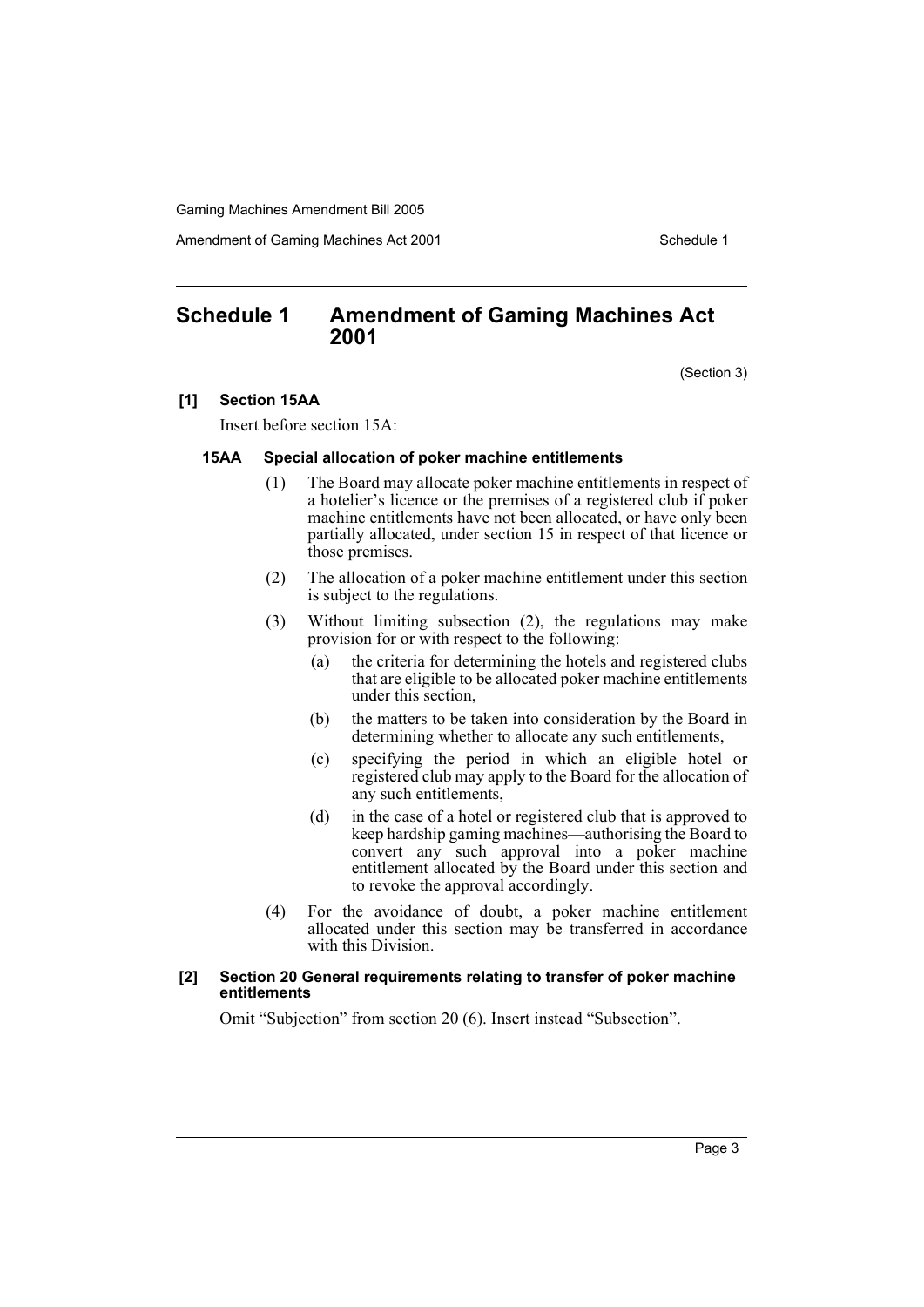Schedule 1 Amendment of Gaming Machines Act 2001

#### **[3] Section 21 Other provisions relating to transfer of poker machine entitlements**

Omit section 21 (6). Insert instead:

(6) If a registered club (*the former club*) amalgamates with another registered club under the *Registered Clubs Act 1976*, any poker machine entitlements allocated in respect of any of the premises of the former club are taken to be transferred to those same premises without the forfeiture of any entitlement to the Board. **Note.** As a result of such an amalgamation, the former club is dissolved and it falls under the certificate of registration of the "parent" club. But the amalgamation in itself does not result in the transfer of poker machine entitlements to the premises of the parent club.

#### **[4] Section 24 Transfer of poker machine entitlements when club registration surrendered or cancelled**

Omit section 24 (3) (b). Insert instead:

- (b) merely because:
	- (i) the certificate of registration of the club, or its authorisation under Part 5 to keep approved gaming machines, is suspended, or
	- (ii) the club has temporarily ceased to trade on the premises concerned.

#### **[5] Section 24A Transfer of poker machine entitlements when club permanently ceases to trade**

Omit "If a registered club ceases" from section 24A (1).

Insert instead "If, in the case of a registered club that has more than one set of premises, the club permanently ceases".

#### **[6] Section 24A (2)**

Insert "permanently" before "ceased".

#### **[7] Section 46 Provision of problem gambling counselling services**

Omit section 46 (1). Insert instead:

(1) A hotelier or registered club must, in accordance with the regulations, enter into arrangements for problem gambling counselling services to be made available to the patrons of the hotel or club.

Maximum penalty: 100 penalty units.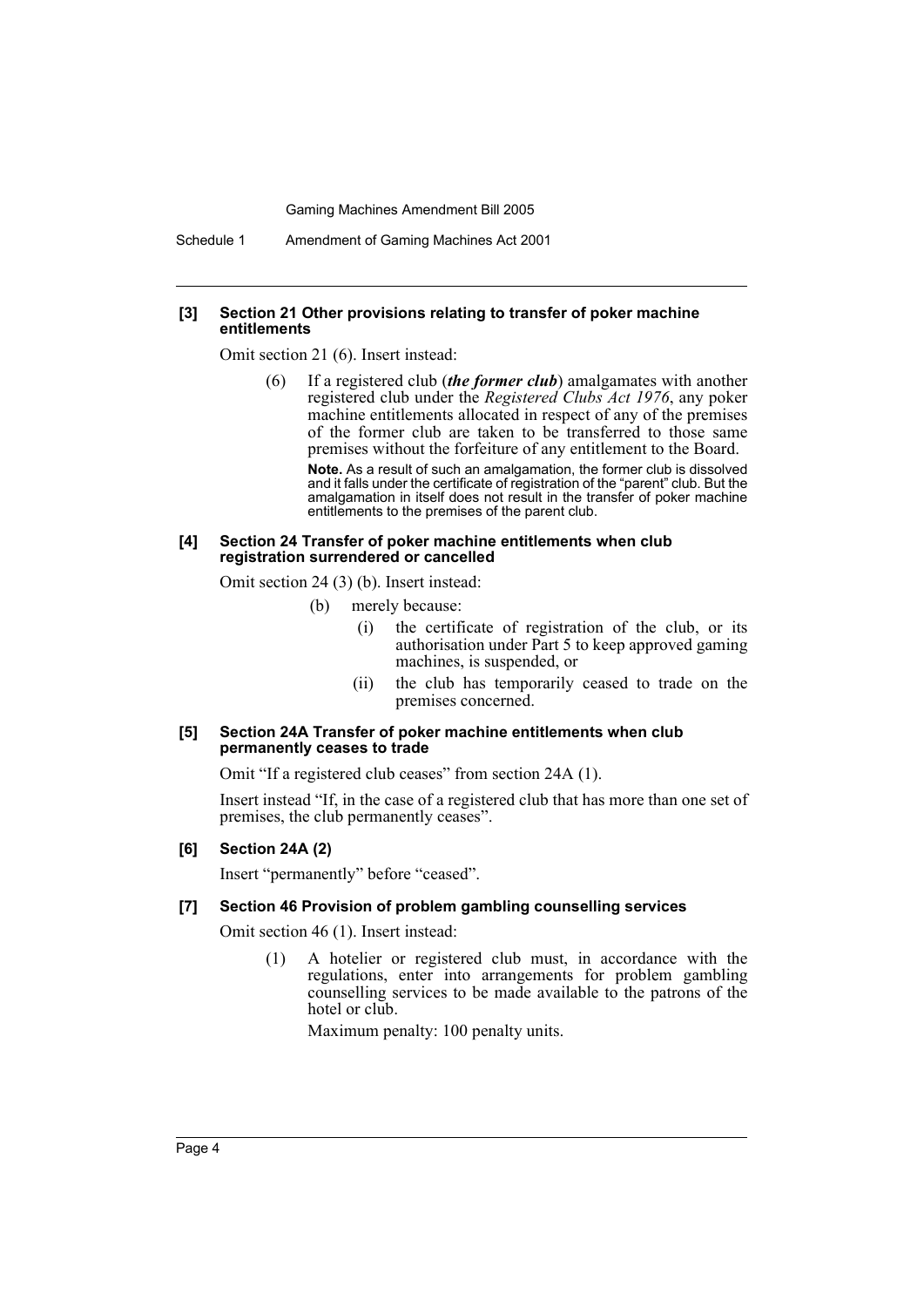#### **[8] Section 49 Self-exclusion of patrons from hotels and clubs**

Omit section 49 (3). Insert instead:

- (3) A hotelier or registered club must:
	- (a) enter into arrangements, with such persons or bodies as are approved by the Minister, for the establishment and conduct of self-exclusion schemes in the hotel or club, and
	- (b) publicise the availability of self-exclusion schemes and information about how they operate to the patrons of the hotel or club.

Maximum penalty: 100 penalty units.

### **[9] Section 58 Cancellation of authorisations**

Insert after section 58 (1A):

- (1B) Without limiting subsection (1), the Board may suspend or cancel a hotelier's or registered club's authorisation to keep an approved gaming machine if the hotelier or registered club:
	- (a) fails to pay a monitoring fee in accordance with section 134, or
	- (b) fails to pay tax within the meaning of the *Gaming Machine Tax Act 2001*, or an instalment of any such tax, within the time allowed by or under that Act, or fails to pay a penalty or interest due for late payment of any such tax or instalment.

#### **[10] Section 62 Director may approve of technical standards**

Omit "Board" from section 62 (1). Insert instead "Director".

#### **[11] Section 63 Application for declaration of device as approved gaming machine**

Insert after section 63 (2):

(2A) The cost of the investigation may include any fee imposed by the Board in connection with testing or evaluating the device's compatibility and compliance with an authorised CMS.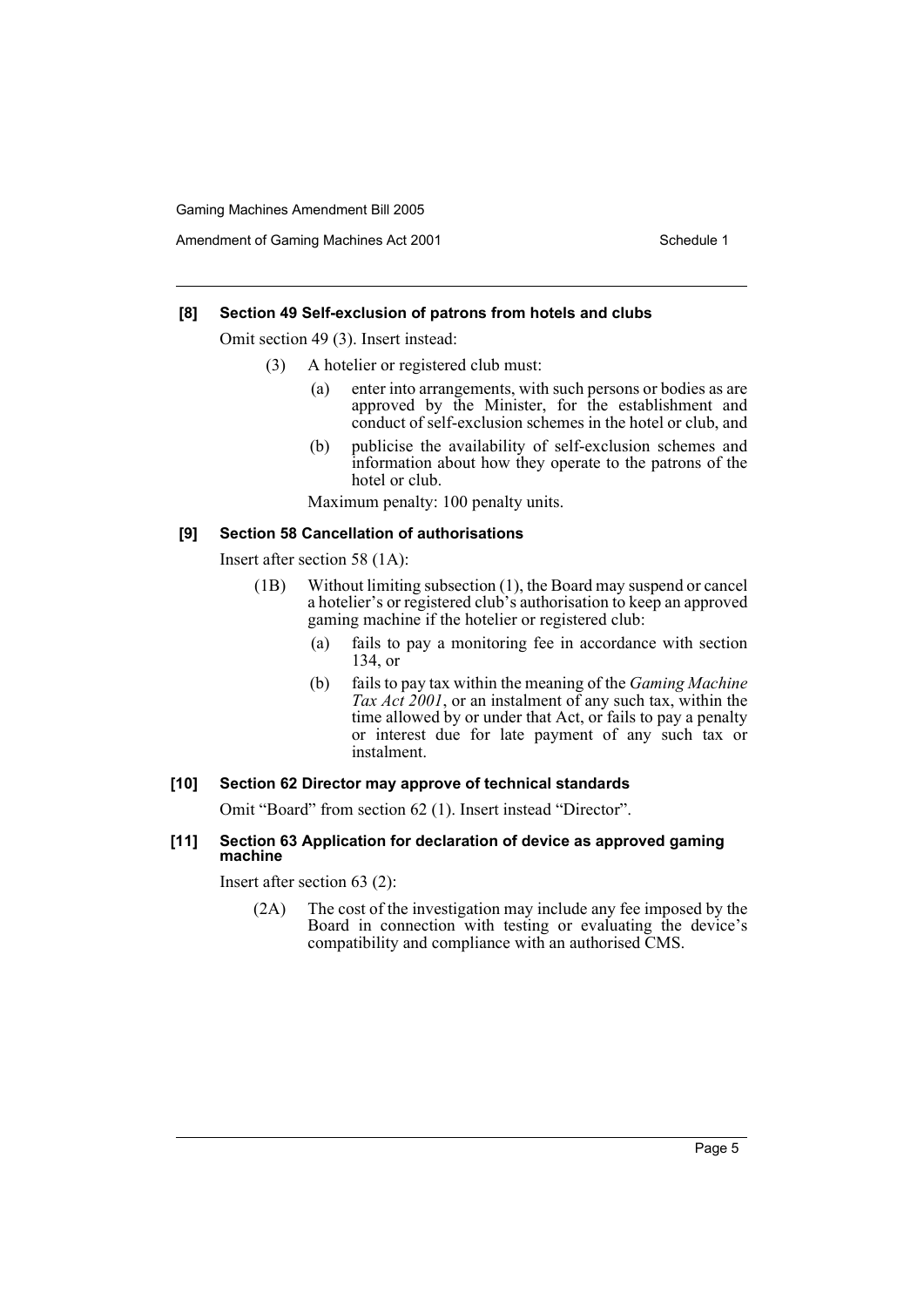Schedule 1 Amendment of Gaming Machines Act 2001

#### **[12] Section 69A**

Insert after section 69:

#### **69A Supplying or installing unapproved gaming machine components**

(1) In this section:

*component* means any component of a poker machine or of a device that is, or is in the nature of, an approved amusement device.

*relevant device*, in relation to a component, means the poker machine or other device to which the component has been, or is intended to be, added.

(2) A person who is authorised by a gaming-related licence to sell approved gaming machines must not supply a component to any person unless the relevant device is, with the addition of the component, declared by the Board under section 64 as an approved gaming machine.

Maximum penalty: 100 penalty units.

(3) The holder of a dealer's licence or technician's licence must not install any component unless the relevant device is, with the addition of the component, declared by the Board under section 64 as an approved gaming machine.

Maximum penalty: 100 penalty units.

#### **[13] Section 77 Protection of sensitive areas of gaming machines**

Insert after section 77 (2):

(2A) If an authorised person, in doing anything referred to in subsection (1), breaks any seal on or in relation to an approved gaming machine kept in a hotel or on the premises of a registered club, the hotelier or registered club must ensure that the seal is replaced by the authorised person in accordance with subsection  $(2)$ .

Maximum penalty: 10 penalty units.

- (2B) The hotelier or registered club does not commit an offence under subsection (2A) if the authorised person has, before the gaming machine is operated for the purposes of gambling:
	- (a) certified, in the form approved by the Director, that the seal has been replaced by the person, and
	- (b) given a copy of the certificate to the hotelier or club.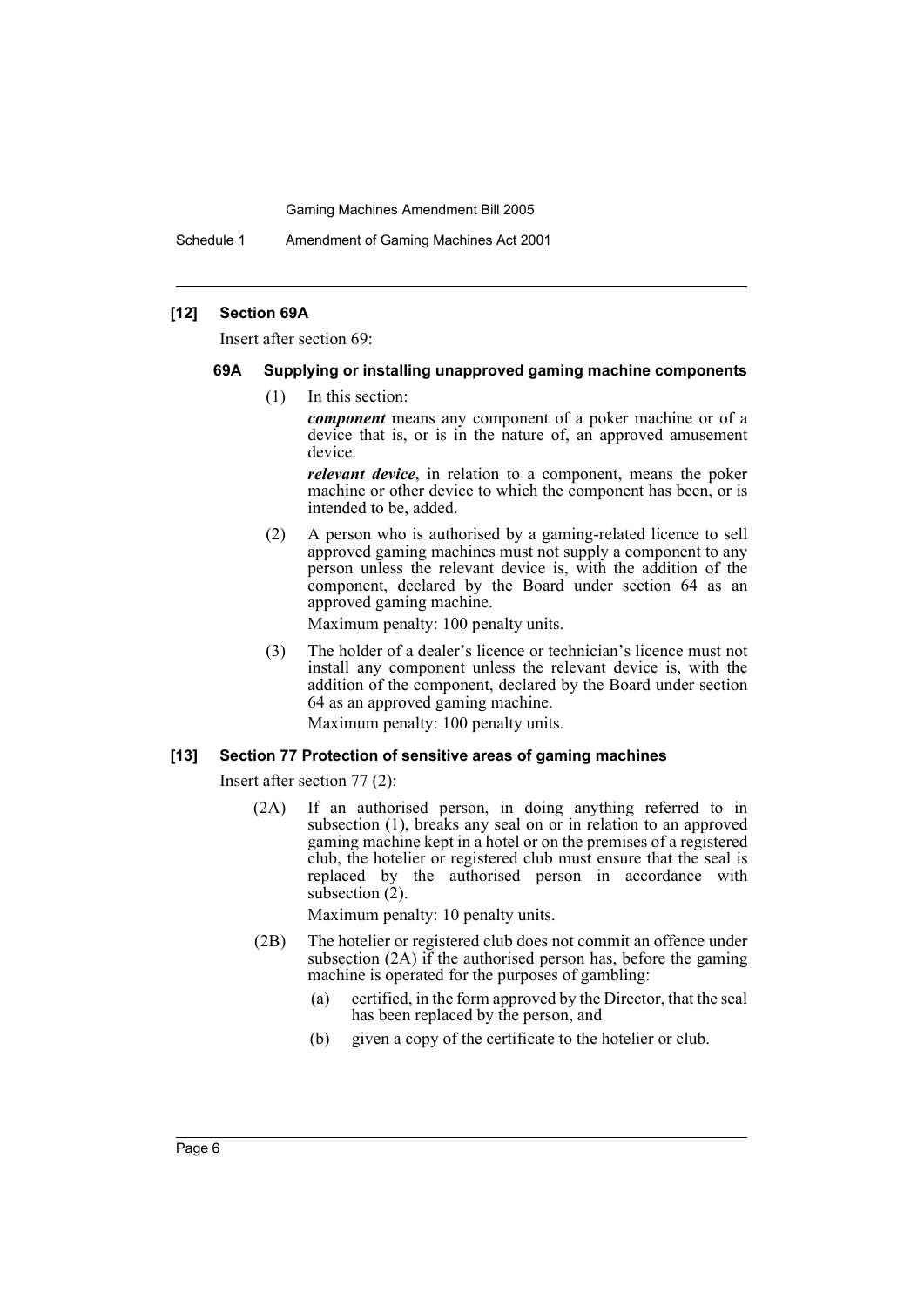Amendment of Gaming Machines Act 2001 Schedule 1

- (2C) If a copy of any such certificate is given to the hotelier or registered club, the hotelier or club must:
	- (a) keep the copy in the hotel or club, and
	- (b) if requested to do so by a special inspector, produce the copy for inspection by the inspector.

Maximum penalty: 10 penalty units.

(2D) An authorised person must not make any statement in a certificate under subsection (2B) that the person knows is false or misleading.

Maximum penalty: 100 penalty units.

## **[14] Section 77 (5)**

Omit "another provision of this section". Insert instead "subsection (1) or (3)".

## **[15] Section 104 Conditions of gaming-related licences**

Insert "imposed by this Act or" after "conditions" in section 104 (2) (a).

## **[16] Section 104 (4)**

Insert "imposed by this Act or" after "other than a condition".

## **[17] Section 106 Board may require dealers to alter certain gaming machines**

Insert after section 106 (3):

(4) If a specified alteration is required to be made to an approved gaming machine under this section, a person who is authorised by a gaming-related licence to sell approved gaming machines must not supply the gaming machine or component to which the requirement relates to any hotel or registered club unless the specified alteration has been made.

Maximum penalty: 50 penalty units.

## **[18] Sections 133 and 133A**

Omit section 133. Insert instead:

#### **133 Hoteliers and clubs required to connect gaming machines to authorised CMS**

(1) A hotelier or registered club must ensure that each approved gaming machine that is kept in the hotel or club is connected to an authorised CMS.

Maximum penalty: 100 penalty units.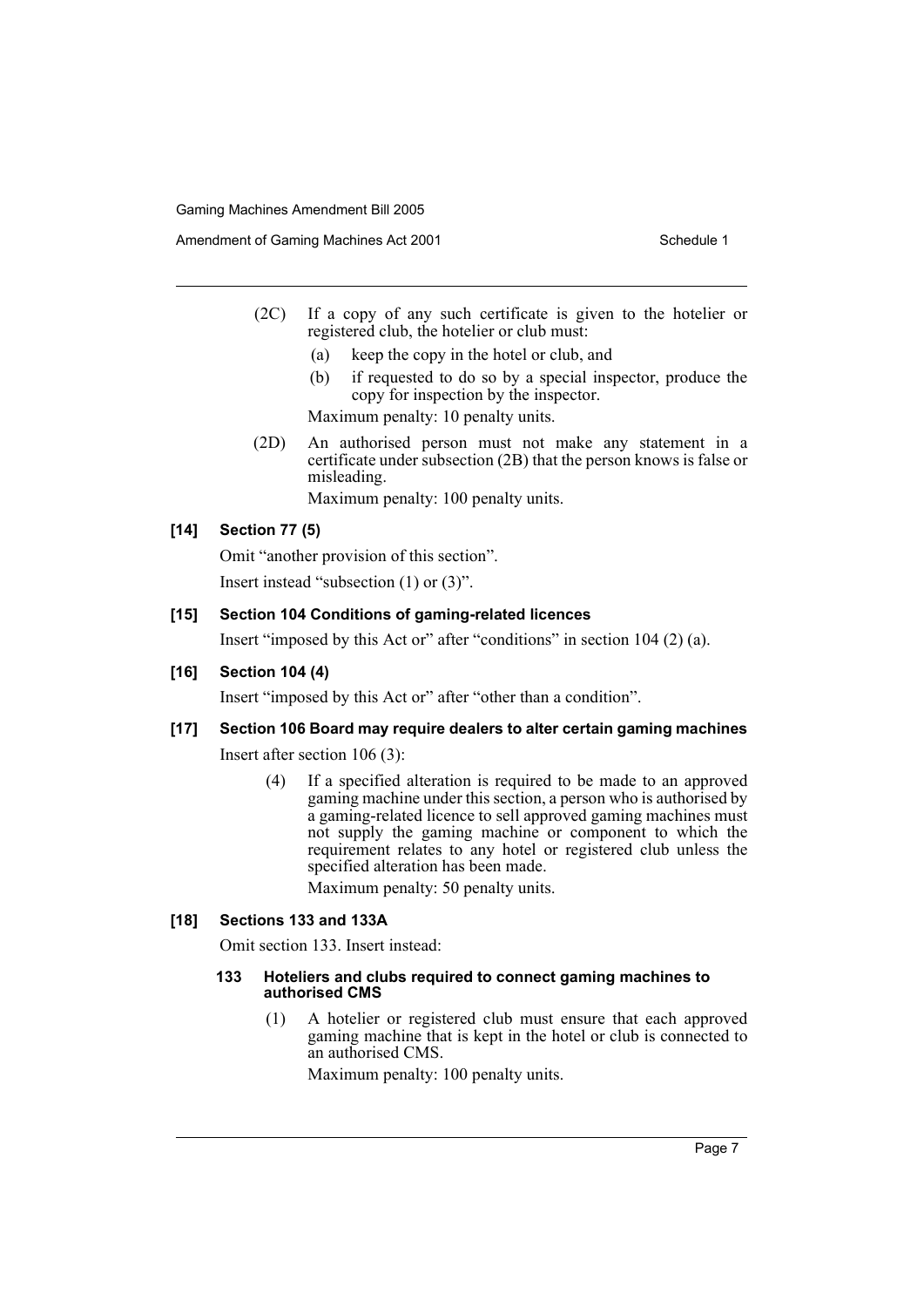- (2) A hotelier or registered club must, to the extent necessary to enable approved gaming machines kept in the hotel or club to be connected to an authorised CMS:
	- (a) permit the employees and agents of the CMS licensee to have access to those gaming machines, and
	- (b) give assistance to the employees and agents of the CMS licensee.

Maximum penalty: 100 penalty units.

- (3) The CMS licensee may, if satisfied that an approved gaming machine kept in a hotel or registered club is not connected to an authorised CMS, request the hotelier or club to take action to ensure that the gaming machine is connected to the CMS.
- (4) The hotelier or registered club must, within 2 working days of receiving any such request by the CMS licensee, take appropriate action to comply with the request. Maximum penalty: 100 penalty units.

## **133A Technicians required to connect gaming machines to authorised CMS**

(1) A technician who carries out any work on an approved gaming machine in a hotel or registered club must ensure that the gaming machine is connected to an authorised CMS before the gaming machine is operated for the purposes of gambling.

Maximum penalty: 100 penalty units.

- (2) A technician does not commit an offence under subsection (1) if:
	- (a) it is not practicable in the circumstances for the approved gaming machine to be connected to an authorised CMS, and
	- (b) the technician records the following details in a certificate (referred to as a *CMS connectivity certificate*) that is in the form approved by the Director:
		- (i) the gaming machine concerned,
		- (ii) the reason why it cannot be connected for the time being to an authorised CMS,
		- (iii) the person who has the responsibility for ensuring its connection to an authorised CMS.
- (3) If any such details are recorded in a CMS connectivity certificate by a technician in relation to an approved gaming machine in a hotel or registered club, the hotelier or club must:
	- (a) keep a copy of the certificate in the hotel or club, and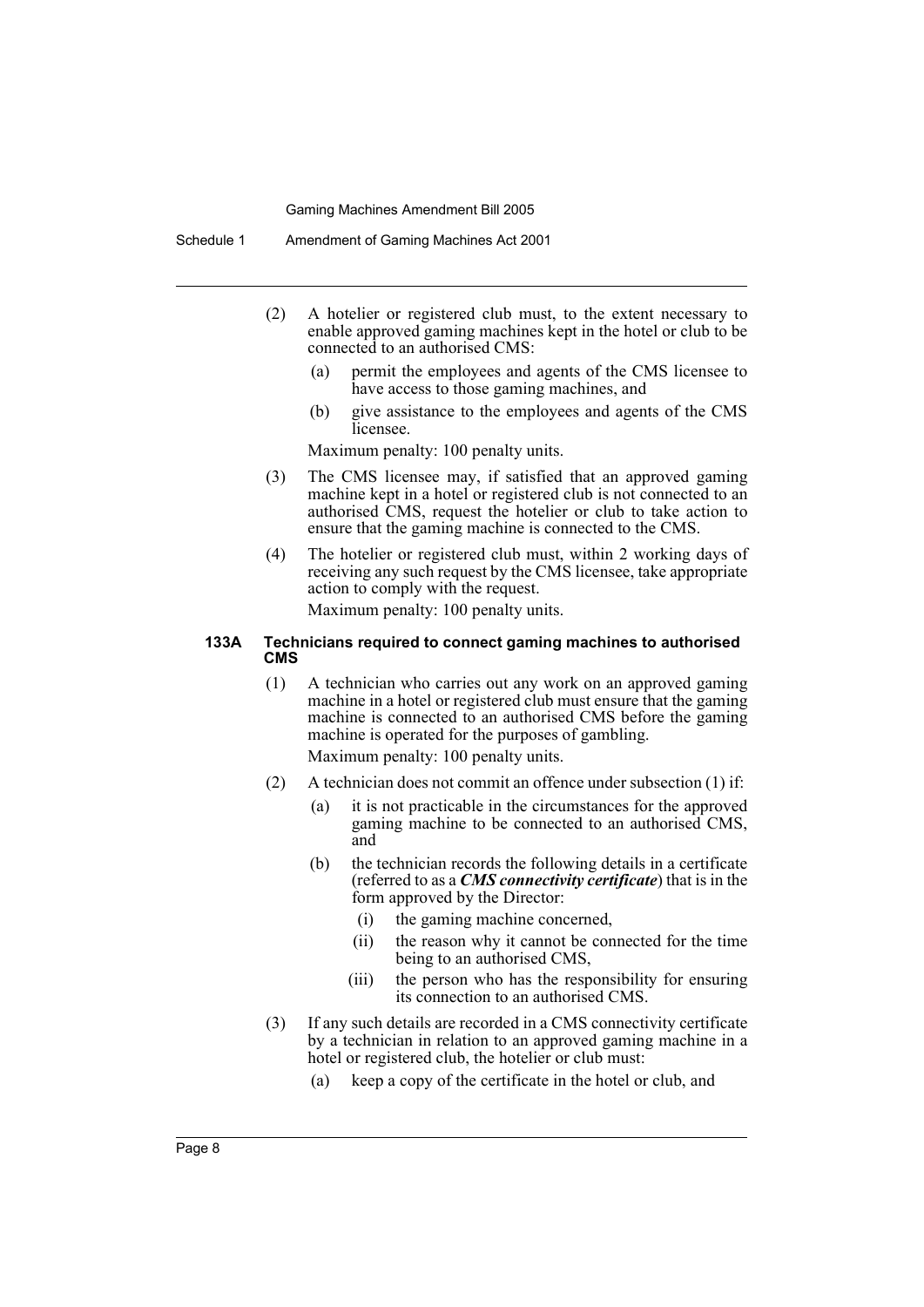- (b) if requested to do so by a special inspector, produce the copy for inspection by the inspector.
- Maximum penalty: 10 penalty units.
- (4) A technician must not record any details in a CMS connectivity certificate if the technician does so knowing that those details are false or misleading.

Maximum penalty: 100 penalty units.

(5) In this section: *technician* means the holder of a technician's licence.

#### **[19] Section 134 Monitoring fee payable by hoteliers and registered clubs to CMS licensee**

Insert "from the person (including a former hotelier) who is or was liable to pay that fee" after "debt" in section 134 (4).

## **[20] Section 141 Definitions**

Omit "devices" from the definition of *linked gaming system*.

Insert instead "machines".

## **[21] Section 148 Linked gaming systems to which Division applies**

Insert "or, in the case of a club that has more than one set of premises, on any of its other premises" after "another registered club".

## **[22] Section 153 Granting of links licences**

Insert "under Part 12" after "an application" in section 153 (1).

## **[23] Section 153 (2A)**

Insert after section 153 (2):

(2A) Any subsidiary equipment to be used in connection with a linked gaming system that has, under the terms of the links licence, been approved by the Minister is taken to be subsidiary equipment approved by the Board for that purpose.

#### **[24] Section 182A**

Insert after section 182:

## **182A Power to require information and documents**

(1) A special inspector may, by notice in writing, require a hotelier, registered club or licensee to provide the inspector, in accordance with directions in the notice, with such information and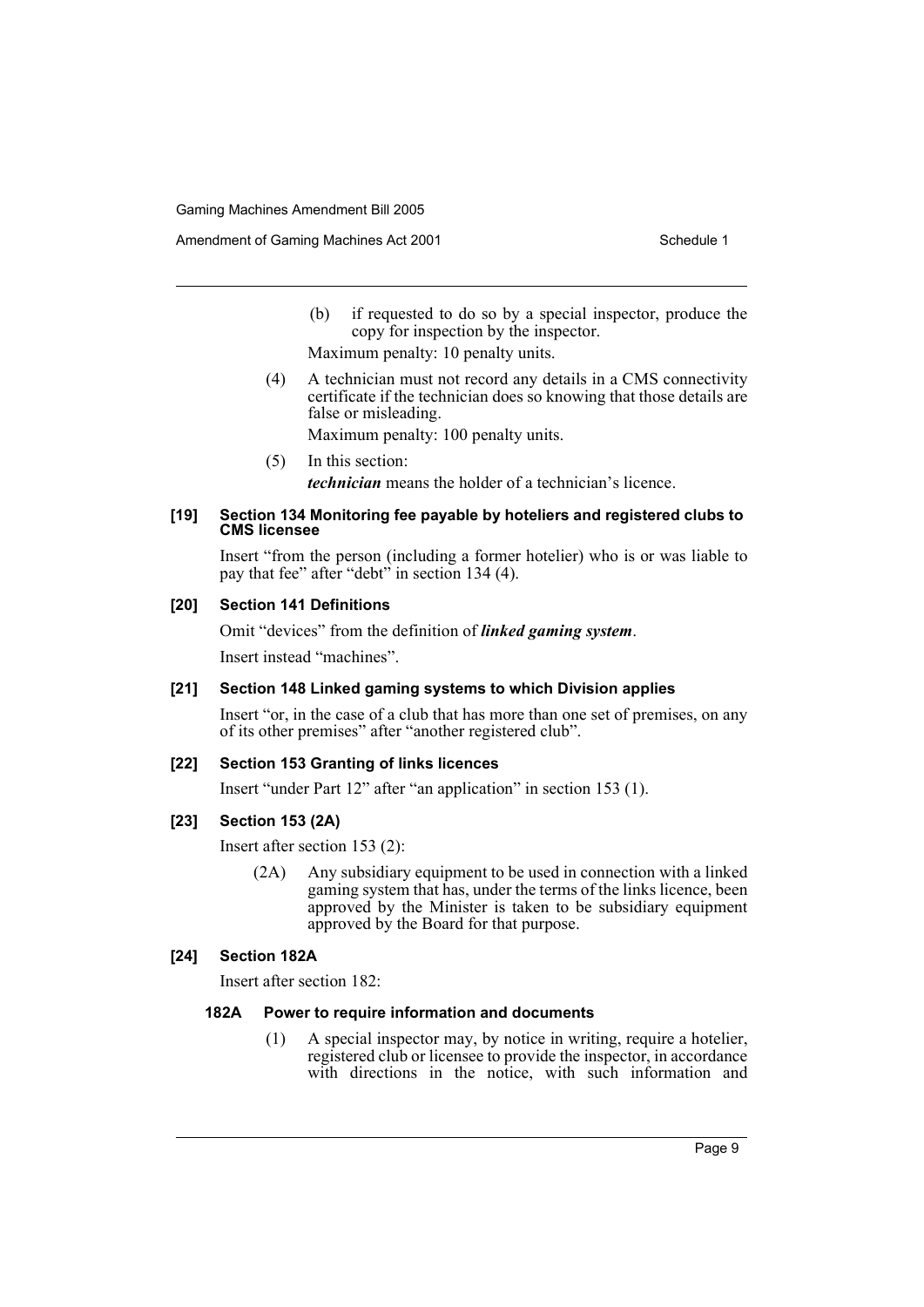documents as are specified in the notice and that relate to the business of the hotelier, club or licensee.

(2) A hotelier, registered club or licensee who fails to comply with a requirement of a notice under this section is guilty of an offence. Maximum penalty: 100 penalty units.

**Note.** The provision of false or misleading information or documents is an offence under Division 3 of Part 5 of the *Crimes Act 1900*.

- (3) If any document is provided under this section, the special inspector to whom the document is provided may retain possession of it for such period as may reasonably be necessary to permit examination of the document, the taking of extracts from the document and the making of copies of the document.
- (4) A special inspector must permit inspection of any such document, at any reasonable time during which it is retained under this section, by a person who would be entitled to inspect the document were it not in the possession of a special inspector.
- (5) A person who complies with a requirement of a notice under this section does not on that account incur a liability to another person.

## **[25] Section 205 Directions by Minister and additional functions of Board**

Omit section 205 (1) (c).

#### **[26] Section 205A**

Insert after section 205:

#### **205A Minister may vary or suspend operation of Act for research or trial purposes**

- (1) For the purposes of enabling the carrying out of gambling-related research or the trialling of gambling-related programs, the Minister may, by order published in the Gazette, vary or suspend the operation of any specified provision of this Act or the regulations for a specified period and in relation to either or both of the following:
	- (a) a specified area,
	- (b) a specified person or specified class of persons.
- (2) Any such variation or suspension is subject to such conditions as may be specified in the order.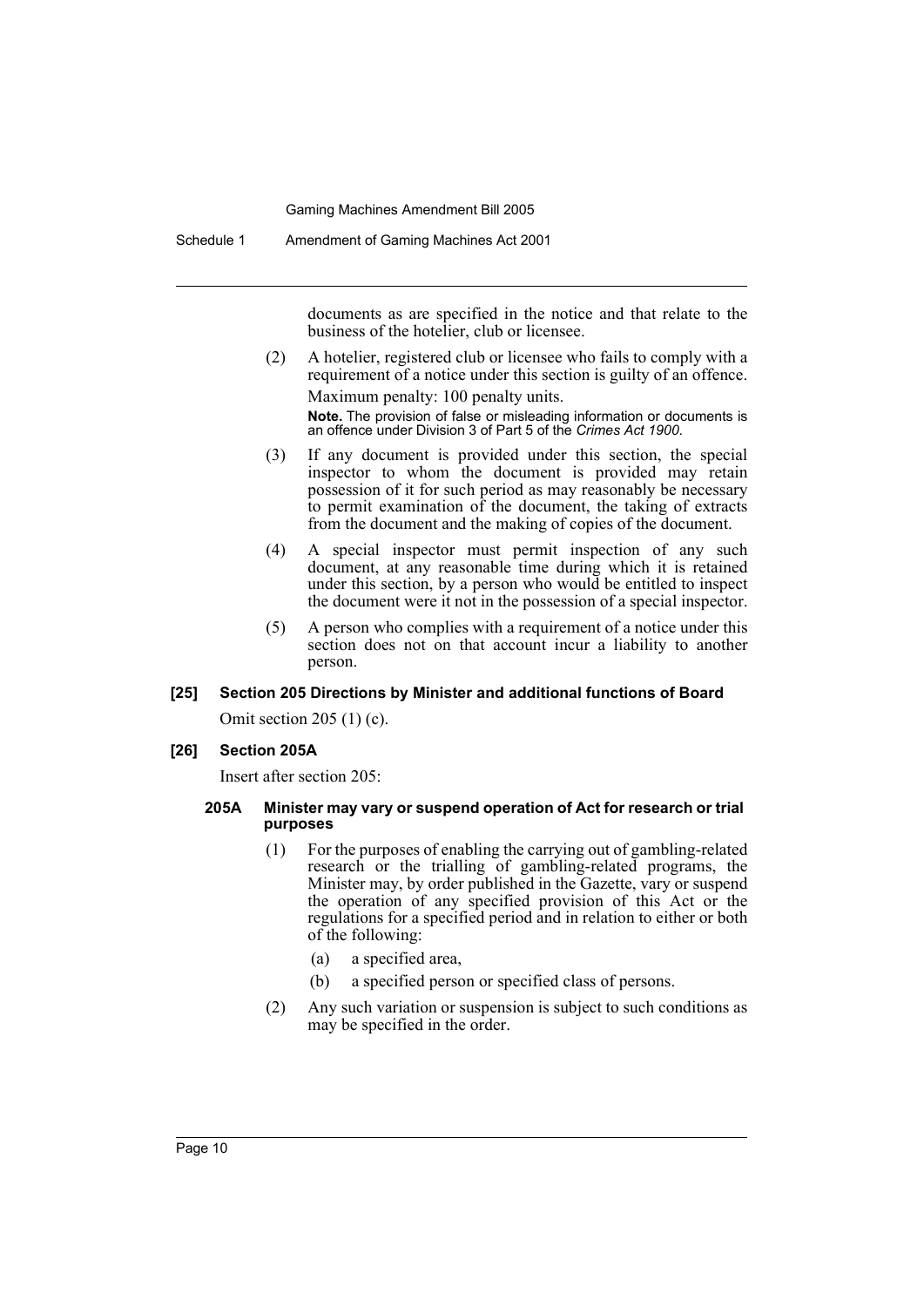Amendment of Gaming Machines Act 2001 Schedule 1

## **[27] Section 206 Secrecy**

Insert after section 206 (5):

(5A) This section does not apply to the publishing of any information if, in the opinion of the Minister, it is in the public interest to do so.

#### **[28] Section 206AA**

Insert before section 206A:

#### **206AA Authority to publish certain other information**

The Director-General may, despite any other Act or law, publish any information relating to gaming machine activities or operations in this State if, in the opinion of the Minister, it is in the public interest to do so. The authority to publish under this section is limited to matters of a regulatory, statistical or industry wide nature.

#### **[29] Schedule 1 Savings, transitional and other provisions**

Insert at the end of clause 1 (1):

*Gaming Machines Amendment Act 2005*

## **[30] Schedule 1, Part 8**

Insert after Part 7:

## **Part 8 Provisions consequent on enactment of Gaming Machines Amendment Act 2005**

#### **30 Definition**

In this Part:

*amending Act* means the *Gaming Machines Amendment Act 2005*.

#### **31 Validation of initial allocation by Board of poker machine entitlements under section 15**

Anything done by the Board before 14 February 2003 in relation to the allocation of poker machine entitlements under section 15 has effect despite the decision of the Supreme Court in *Mellor v Liquor Administration Board* [2003] NSWSC 38 and is not invalidated merely because of that decision.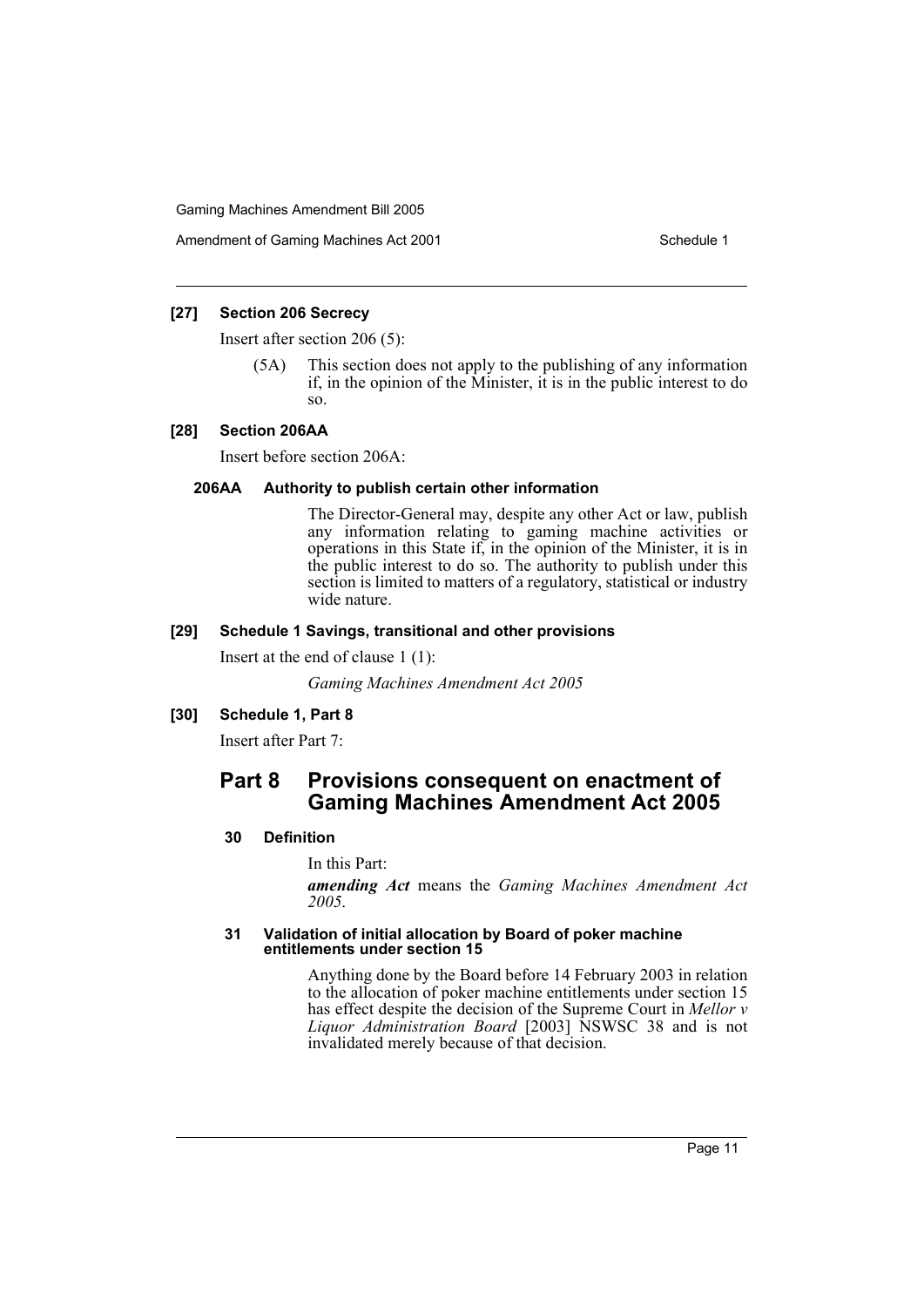Schedule 1 Amendment of Gaming Machines Act 2001

## **32 Approved technical standards**

Any technical standards approved by the Board under section 62 and in force immediately before the amendment to that section by the amending Act are taken to have been approved by the Director under that section as so amended.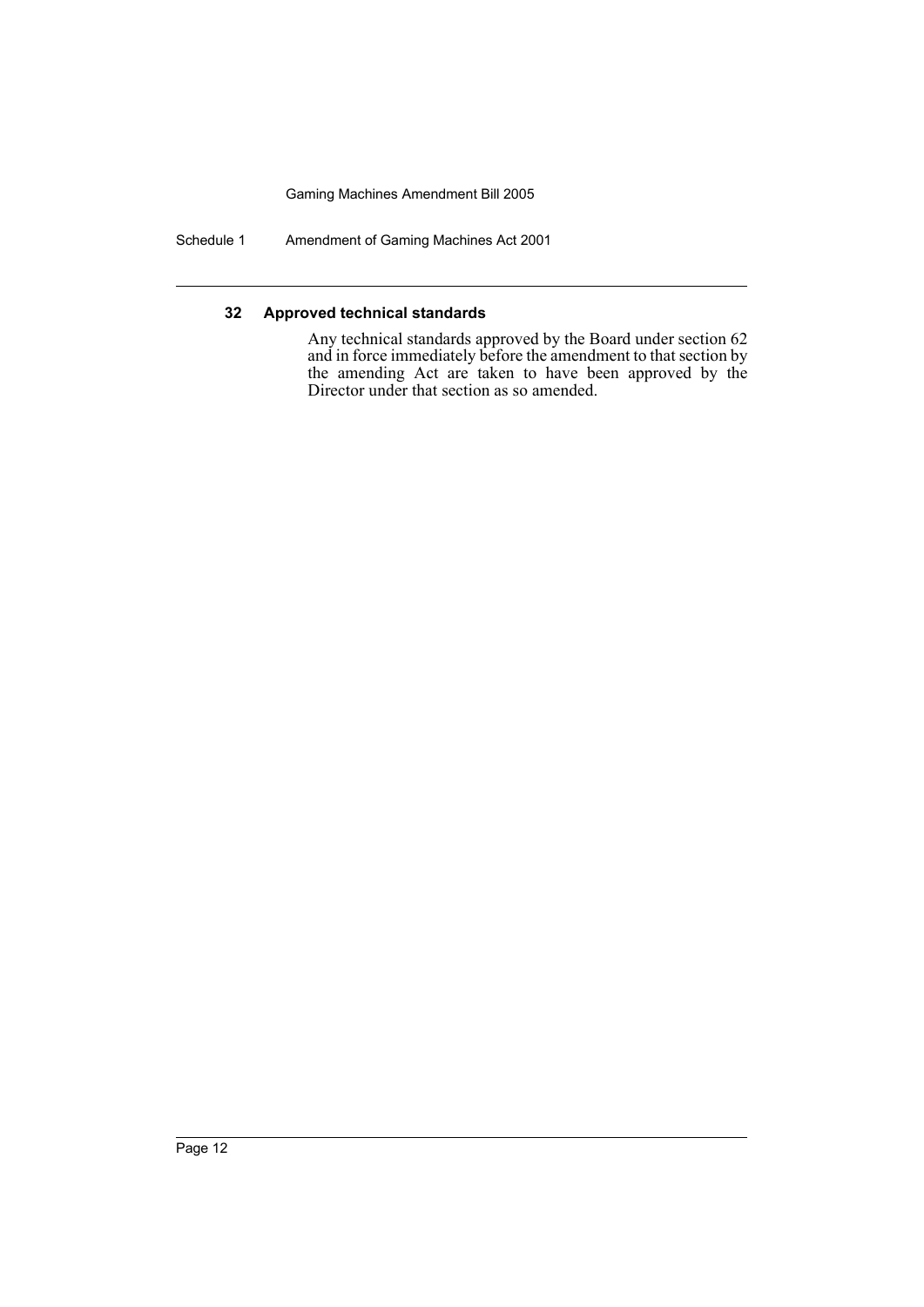Amendment of Casino Control Act 1992 Schedule 2

## **Schedule 2 Amendment of Casino Control Act 1992**

(Section 4)

# **[1] Section 72A Provision of problem gambling counselling services**

Omit section 72A (1). Insert instead:

(1) A casino operator must, in accordance with the regulations, enter into arrangements for problem gambling counselling services to be made available to the patrons of the casino. Maximum penalty: 100 penalty units.

## **[2] Part 8, heading**

Omit "**community benefit**". Insert instead "**responsible gambling**".

## **[3] Sections 115 (1), 117 and 119 (1) and (4)**

Omit "casino community benefit levy" wherever occurring. Insert instead "responsible gambling levy".

## **[4] Section 115 Responsible gambling levy and fund**

Omit "Casino Community Benefit Fund" from section 115 (4). Insert instead "Responsible Gambling Fund".

## **[5] Section 115 (5)–(7)**

Omit "the benefit of the community" wherever occurring.

Insert instead "purposes relating to responsible gambling".

## **[6] Section 115 (8)**

Insert after section 115 (7):

(8) The Minister may also pay money out of the Fund for any purpose that is consistent with the provisions of the trust deed but only after consulting with the trustees on the proposed expenditure.

## **[7] Schedule 4 Savings and transitional provisions**

Insert at the end of clause 1 (1):

*Gaming Machines Amendment Act 2005*, to the extent that it amends this Act